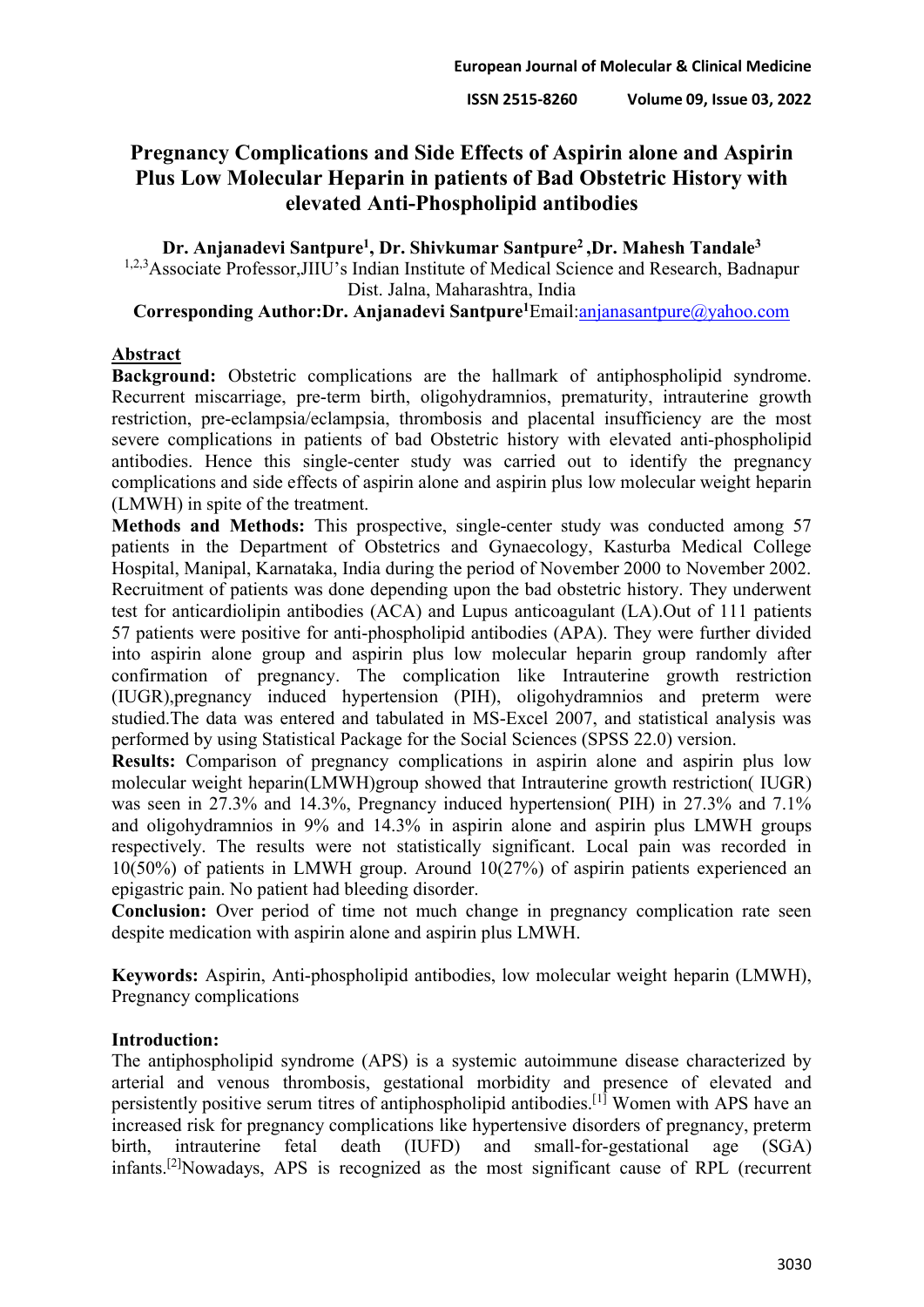#### **ISSN 2515-8260 Volume 09, Issue 03, 2022**

pregnancy loss). Thrombophilia including antiphospholipid syndrome has been identified in about 50% of women with recurrent miscarriage. Upto 15-20% women with recurrent pregnancy loss have antiphospholipid antibodies (APA).<sup>[3]</sup>Women with APS have a spontaneous abortion rate as high as 90% for pregnancies without pharmacologic treatment.<sup>[4]</sup> APS is strongly associated with recurrent abortion and pregnancy complications such as intrauterine growth restriction (IUGR), preterm labor, preeclampsia, and intrauterine fetal death. The adverse effects of antiphospholipid antibodies is on trophoblast differentiation and invasion, placental infarctions, and thrombosis, and are thought to be responsible for recurrent abortion and pregnancy complications associated with APS.<sup>[5]</sup> Antiphospholipid antibodies include anticardiolipin antibodies and lupus anticoagulant.

There are three main subtypes (isotypes) of Anticardiolipin antibodies(ACA)- IgG,IgM and IgA $^{[6]}$ . Testing of IgM and IgG is most widely used. IgG subtype is predictive for fetal loss and thrombosis<sup>[7]</sup>. These antibodies are directed against a cardiolipin or against phospholipid binding proteins such as  $\beta_2$ -glycoprotein I ( $\beta_2$ -GPI). The major activity of  $\beta_2$ -GPI appears to be its phospholipid-dependent anticoagulant inhibition of prothrombinase activity of platelets and adenosine diphosphate-inducted platelet aggregation. This results from the binding of this protein to negatively charged phospholipid surfaces such as activated platelets. Then  $\beta_2$ -GPI competitively inhibits the binding of coagulation factors, especially factor XII and the prothrombinase complex to negatively charged phospholipid surfaces and prevents activation of the coagulation cascade. An antibody directed against  $\beta_2$ -GPI would bind and prevent it from acting as phospholipid-dependent anticoagulant<sup>[8]</sup>. Detection of ACA and  $\beta_2$ -GPI antibodies are by solid phase assays. The ACA ELISA test, have been gradually refined. The ELISA format allows bulk testing and the results are not effected by factor deficiency or the use of anticoagulants. Important methodological considerations are the quality of the cardiolipin used and the technique for coating the microtitre plates. International consensus criteria, requires that patient with  $> 20$  units anticardiolipin antibody to be identified as having definite  $APS^{[9]}$ .

The lupus anticoagulant is an immunoglobulin of IgG or IgM type. These antibodies prolong phospholipid dependent coagulation assays by binding to the epitopes of the anionic phospholipid portion of the prothrombinase complex. Prothrombinase complex: prothrombin, factor Xa and V, and calcium, which converts prothrombin to thrombin in the coagulation pathway[7].Screen test for the detection of LAC are : APTT (Activated Partial Thromboplastin Time), DRVVT (Dilute Russel's Viper Venom test), KCT (Kaolin Clotting Time) and TTI (Tissue Thromboplastin Inhibition Time) .The presence of APAs is associated with thrombosis. The most common theories for their mechanism of action is divided into:

i) Those that ascribe APAs to disrupt platelet function. The effects on platelet function is by activation of platelets leading to release of the procoagulant thromboxane<sup>[10]</sup> and interference with the complex of phospholipid and  $\beta_2$ -GPI [11].

ii) Those that interfere with function of endothelial cells. This is done by inhibition of prostacyclin by vascular endothelial cells<sup>[11]</sup>. Endothelial cell damage leading to increased procoagulant activity or impaired fibrinolytic responses $[6]$ .

iii) Effects on Coagulation : This action is through inhibition of the protein C, free protein S anticoagulant system. [12] APAs interfere with thrombomodulin production and by inhibition of antithrombinIII activity .

The prospective fetal loss rate in women with APAs has been reported to be in the range of 50-75%. Although fetal demise can occur in any of the three trimesters of pregnancy, first trimester loss is more common. The actions of APAs in causing adverse pregnancy outcome may be divided intro their effects on implantation and their effects inpostimplantation period. The post-implantation effect of APAs leads to adverse pregnancy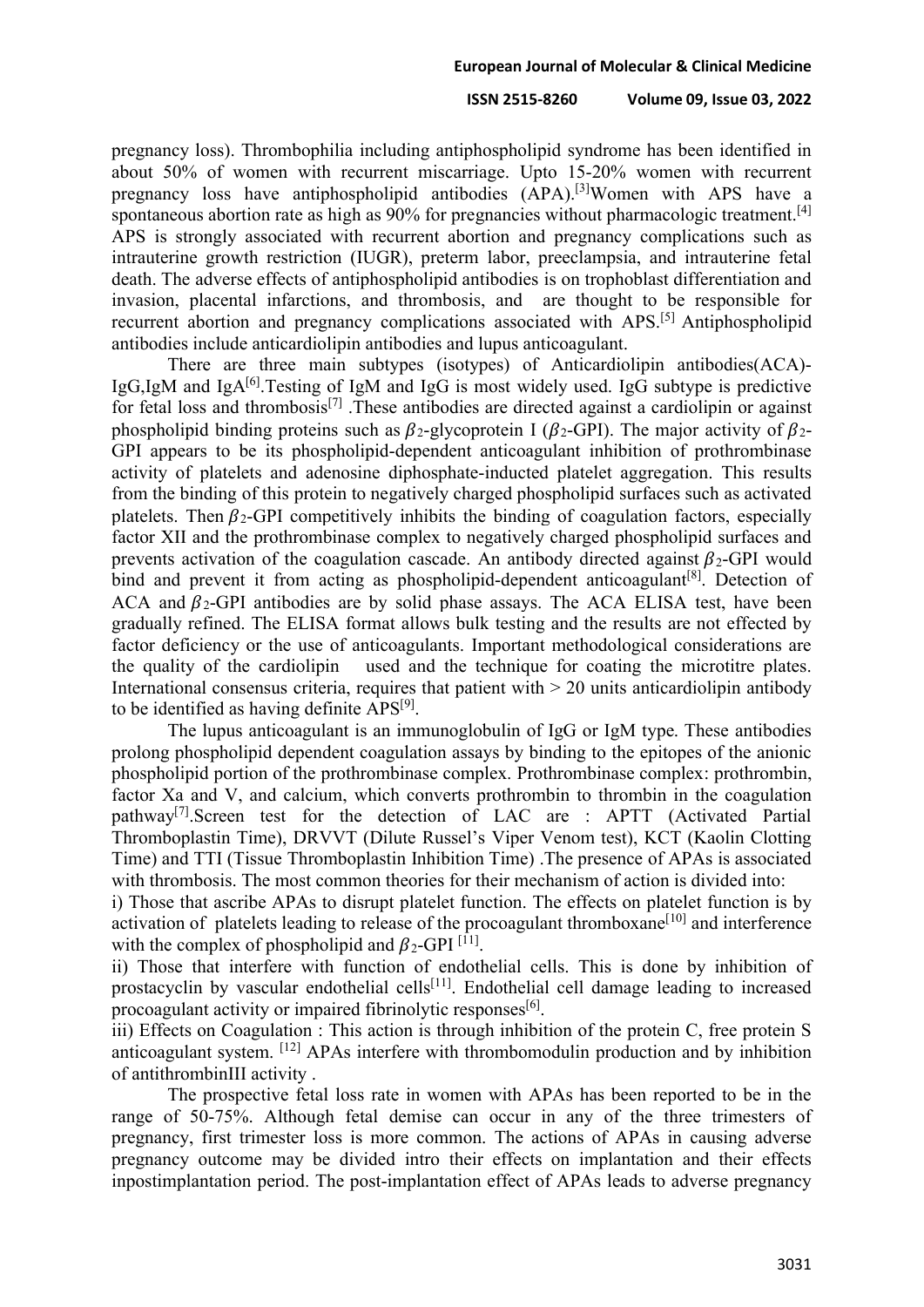outcome. They are related to their thrombogenic action and vasculopathy leading to decreased placental perfusion. This vasculopathy was characterized by fibrinoid necrosis, atherosis of decidual vessels and intimal thickening of blood vessels.Pregnancies affected by antiphospholipid syndrome (APS) are managed with low molecular weight heparin (LMWH), either alone or in combination with aspirinwith prevention of maternal and fetal adverse outcomes as the goal. $[13]$ 

Aspirin (acetylsalicylic acid) is a nonsteroidal anti-inflammatory drug (NSAID) that works primarily through its inhibition of two cyclooxygenase isoenzymes (COX-1 and COX-2), which are necessary for prostaglandin biosynthesis. The COX-1 isoform is present in the vascular endothelium and regulates the production of prostacyclin and thromboxane A 2, prostaglandins with opposing regulatory effects on vascular homeostasis and platelet function. Prostacyclin is a potent vasodilator and inhibitor of platelet aggregation, whereas thromboxane A  $_2$  (TXA2) is a potent vasoconstrictor and promotes platelet aggregation. The COX-2 isoform is inducible and expressed almost exclusively following exposure to cytokines or other inflammatory mediators. The effect of aspirin on COX-dependent prostaglandin synthesis depends on dose. At lower dosages (60–150 mg/day) aspirin irreversibly acetylates COX-1, resulting in decreased platelet synthesis of TXA2 without affecting vascular wall production of prostacyclin**.** At higher doses, aspirin inhibits both COX-1 and COX-2, effectively blocking all prostaglandin production<sup>[14]</sup>. Low dose of aspirin preferentially inhibit platelet thromboxane synthesis leaving endothelial prostacyclin synthesis relatively intact.<sup>[15]</sup> Aspirin inhibits platelet adhesion to collagen under condition of stasis or low flow but not under normal conditions. Aspirin also inhibits second wave aggregation and the associated release reactions inducted by agents such as collagen, ADP and adrenaline.[15] Low dose aspirin inhibit the release of ADP (adenosine di phosphate) from platelet and sticking to each other.<sup>[16]</sup>Low dose aspirin is a potent stimulator of IL-3. Cytokines have role in endocrine and immune system. This helps in endometrial development leading to better implantation of zygote. It also restores GnRH induced  $\beta$  hCG secretion.<sup>[16]</sup>LMWH is standard with a history of thromboembolism, yet studies regarding its effectiveness for the prevention of APS-associated adverse pregnancy outcomes have been fraught with contradiction.[18] Furthermore, the majority of systematic reviews of randomized controlled trials (RCTs) have found no increase in hemorrhagic complications associated with low-dose aspirin during pregnancy.<sup>[14]</sup> A USPSTF report on low-dose aspirin for prevention of preeclampsia identified no increased risk of placental abruption (11 trials [23,332 women]; relative risk [RR], 1.17; CI, 0.93–1.48), postpartum hemorrhage (nine trials [22,760 participants]; RR, 1.02; CI, 0.96–1.09), or mean blood loss (five trials, [2,478 women]; RR not reported).<sup>[19]</sup>Low molecular weight heparins (LMWH) are manufactured from unfractionated (UFH) by controlled depolymerization using either enzymatic (heparinase) or chemical (nitrous acid or alkaline hydrolysis.)<sup>[20]</sup> The action of LMWH is by anticoagulant action is by anticoagulation.

Heparin is a heterogeneous mixture of sulfated mucopolysaccharides. It binds to endothelial cell surfaces. Its biologic activity is dependent upon the plasma protease inhibitor antithrombin III. Antithrombin inhibits clotting factor protein by forming equimolar stable complex with them. In the absence of heparin, these reactions are slow, in the presence of heparin, they are accelerated 1000-fold. The active heparin molecules binds tightly to antithrombin and cause a conformational change in this inhibitor. The conformational change of antithrombin exposes its active site for more rapid interaction with the proteases which activates clotting factors<sup>[21]</sup>. It inhibits platelet function.It inhibits the proliferation of vascular smooth muscle cells, an effect that is independent of its anticoagulant activity.[21] It increases protein C and S activity<sup>[22]</sup>.It decreases the coagulation activation by factor V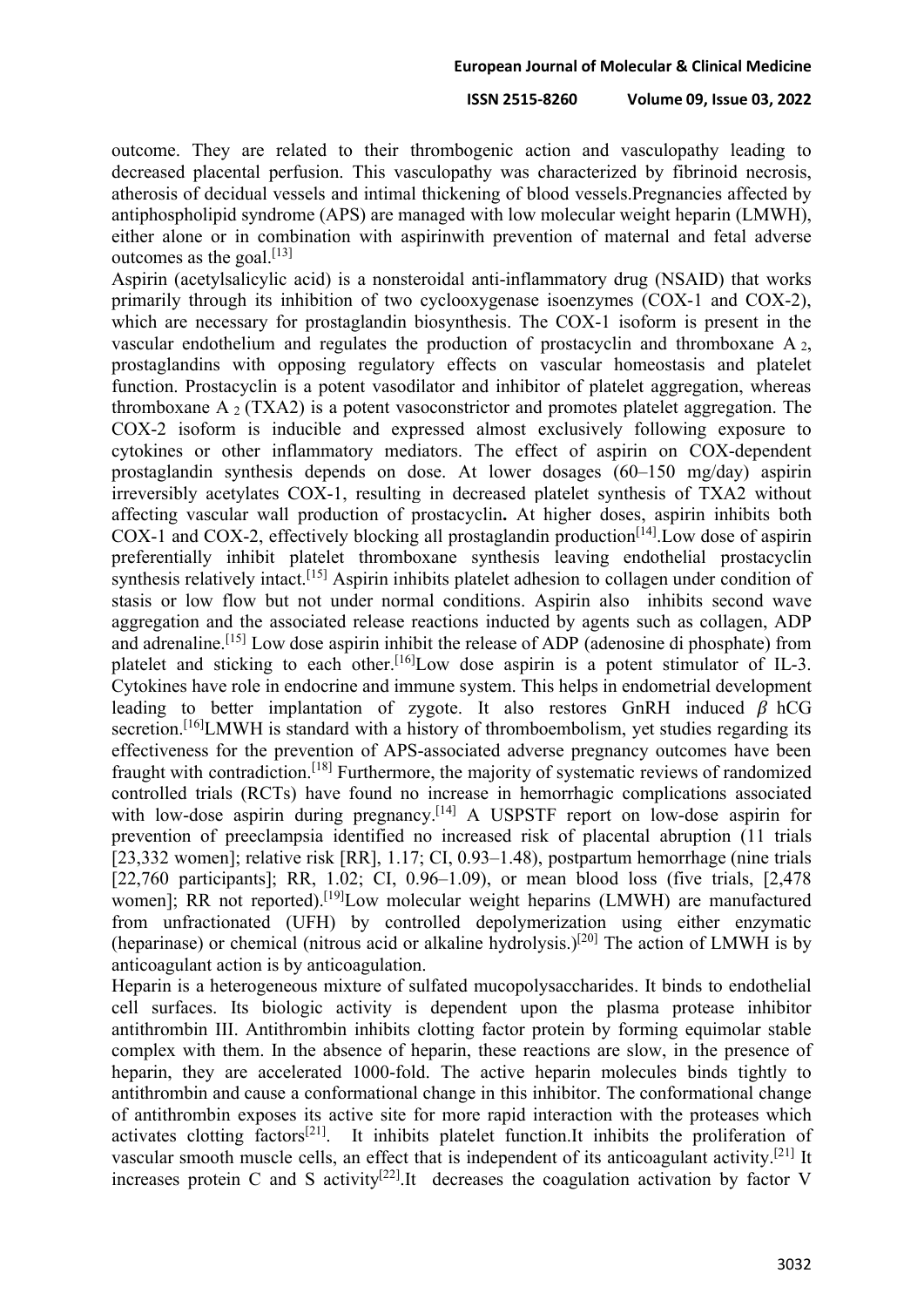Leiden mutation. Adverse effects of LMWH are hematologic bleeding  $(2.7 - 4.6\%)$ , wound hematoma (0.1-3.4%), local pain at injection site (12%), injection site hematoma (0.2-7.5%), allergic reaction  $\leq 1\%$  and osteoporosis in post natal period.<sup>[23]</sup>

Obstetric complications remain prevalent despite heparin therapy.<sup>[24]</sup>In view of this, the current prospective, single-center study was carried out to identify the pregnancy complications and side effects of aspirin alone and aspirin plus low molecular weight heparin (LMWH) in patients of bad obstetric history with elevated Anti-phospholipid antibodies.

### **Materials and Methods:**

This prospective, single-center study was conducted in the Department of Obstetrics and Gynaecology, Kasturba Medical College Hospital, Manipal, Karnataka, India. The study period was of 24 months from November 2000 to November 2002. Recruitment of patients was done depending upon their past obstetric history with 2 or more consecutive abortions, 1 or more neonatal death, 1 or more intrauterine death. Patients with Diabetes mellitus, any bleeding disorders, HIV and Chronic hypertension were excluded. A total of 111 patients were enrolled in the study who fulfils the inclusion criteria. They underwent: Anticardiolipin antibody assay (ACA) by Enzyme immune assay, a quantitative study using a NOVAMED kit which allows rapid sampling. Lupus anticoagulant was detected by estimation of APTT. (Activated partial thromboplastin time). Out of 111 patients, 57 had elevated antiphospholipid antibodies. Hence 57 was sample size for the present study. These 57 were randomly divided into aspirin only group and aspirin plus LMWH group. Out of 57 patients with elevated antiphospholipid antibodies, 37 patients received aspirin and 20 patients received aspirin plus LMWH.

Aspirin75mg once a day orally was given from confirmation of pregnancy till 34 weeks in post conception period, Low molecular weight heparin 0.3 CC Containing 2850 anti-Xa activity given subcutaneously once a day for 6 weeks from the day of cardiac activity till 12 weeks in the post-conception period. All patients underwent a transvaginal ultrasound at 6 to 7 weeks gestation to rule out an ectopic pregnancy and to determine fetal viability. Patients with vaginal bleeding or pelvic pain were evaluated at an earlier date. If a missed abortion was diagnosed, the patients were offered a dilation and curettage, and the tissue was submitted for chromosome analysis. All patients had regular antenatal checkups. Patients were offered baseline investigation like complete blood count, HIV, HBsAg, urine routine. The objective of antenatal care was to detect maternal hypertension, IUGR, oligohydramnios, preterm and other obstetric complications. Serial Obstetric ultrasound done for growth monitoring. Pregnancy induced hypertension was diagnosed based on elevated blood pressure more than 140/90 mmHg beyond 20 weeks of gestation.Intrauterine growth restriction (IUGR) was diagnosed,based on ultrasonography. Preterm deliveries include deliveries below 37 weeks. Oligohydramnios was diagnosed clinically and confirmed by amniotic fluid index by ultrasound. Informed consent was taken from the patients in the study group. The study protocol was performed in accordance with the principle of the declaration of Helsinki and after approval by the institutional ethical scientific committee.

**Statistical analysis:** The data was entered and tabulated in MS-Excel 2007, and statistical analysis was performed by using Statistical Package for the Social Sciences (SPSS version-22.0). Data had been summarized as mean for numerical variables and count and percentages for categorical variables and  $p<0.05$  is considered as statistical significance.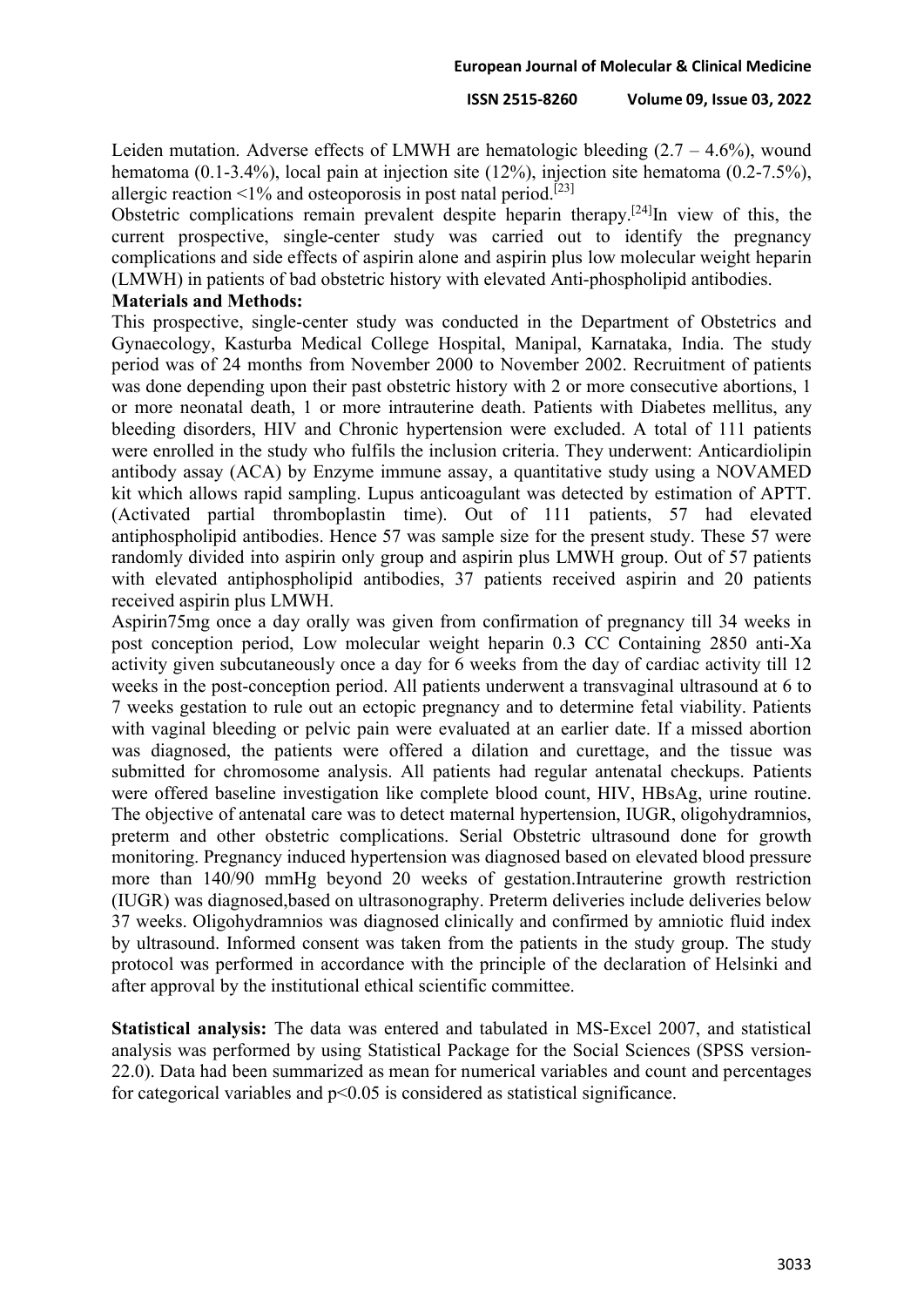### **Results:**

A prospective, single-center study' was conducted in Department of Obstetrics and Gynaecology, Kasturba Medical College Hospital, Manipal, Karnataka, India. The study period was of 24 months from November 2000 to November 2002.

**Table 1**. IUGR was seen in 27.3% and 15.0%, PIH in 27.3% and 10.0% and oligohydramnios in 10.8% and 15.0%, Preterm in 8.1% and 5.0% in aspirin and aspirin plus LMWH groups respectively. The results were not statistically significant in any group.

**Table 1: Comparison of pregnancy complications in Aspirin alone and Aspirin plus LAWIT** 

| Pregnancy<br>complications | <b>Aspirin alone</b><br>$(n=37)$ | <b>Aspirin</b><br><b>LMWH</b><br>$(n=20)$ | plus | p-value  |
|----------------------------|----------------------------------|-------------------------------------------|------|----------|
| <b>IUGR</b>                | 10(27.3%)                        | 03(15%)                                   |      | P > 0.05 |
| PIH                        | 10(27.3%)                        | $02(10\%)$                                |      | P > 0.05 |
| Oligohydramnios            | 04 $(10.8\%)$                    | 03(15%)                                   |      | P > 0.05 |
| Preterm                    | $03(8.1\%)$                      | 01 $(5.0\%)$                              |      | P > 0.05 |
|                            |                                  |                                           |      |          |

**Table 2**. Local pain was recorded in 10(50%) of patients in LMWH group. Local bruise in 1. (5.0%) Around 10(27.3%) of aspirin alone patients experienced epigastric pain. Only 1 patient (2.7%) had hypersensitivity reaction.

| Table 2. Comparison of studentides of Aspirin alone and Aspirin plus Entry in           |              |                                      |  |  |  |
|-----------------------------------------------------------------------------------------|--------------|--------------------------------------|--|--|--|
| Side effects of Aspirin   Aspirin alone<br>alone & Aspirin plus $(n=37)$<br><b>LMWH</b> |              | <b>Aspirin plus LMWH</b><br>$(n=20)$ |  |  |  |
| Local Pain                                                                              |              | $10(50.0\%)$                         |  |  |  |
| Local Bruise                                                                            |              | 01 $(5.0\%)$                         |  |  |  |
| Hypersensitivity                                                                        | 01 $(2.7\%)$ |                                      |  |  |  |
| Epigastric pain                                                                         | $10(27.3\%)$ |                                      |  |  |  |
| Nausea                                                                                  | $02(5.4\%)$  |                                      |  |  |  |

#### **Discussion:**

Aspirin is thought to improve the trophoblastic invasion of the uterine spiral arteries and might subsequently improve the development and efficacy of the placenta probably due to thrombocyte aggregation inhibition and/or an anti-inflammatory working mechanism.<sup>[25.26]</sup> These results, however, have been found in experimental setting and it is unknown what the relevance is for clinical practice.

In present study, incidence of IUGR is seen in 27.3% and 15.0% after treatment with aspirin and aspirin plus LMWH group in antiphospholipid antibody positive patients. R.D. franklin etal<sup>[27]</sup>study showed the incidence of IUGR in  $10.5\%$  and  $8.3\%$  in aspirin plus LMWH and aspirin alone group.There was an increased risk of IUGR if treatment was taken. In another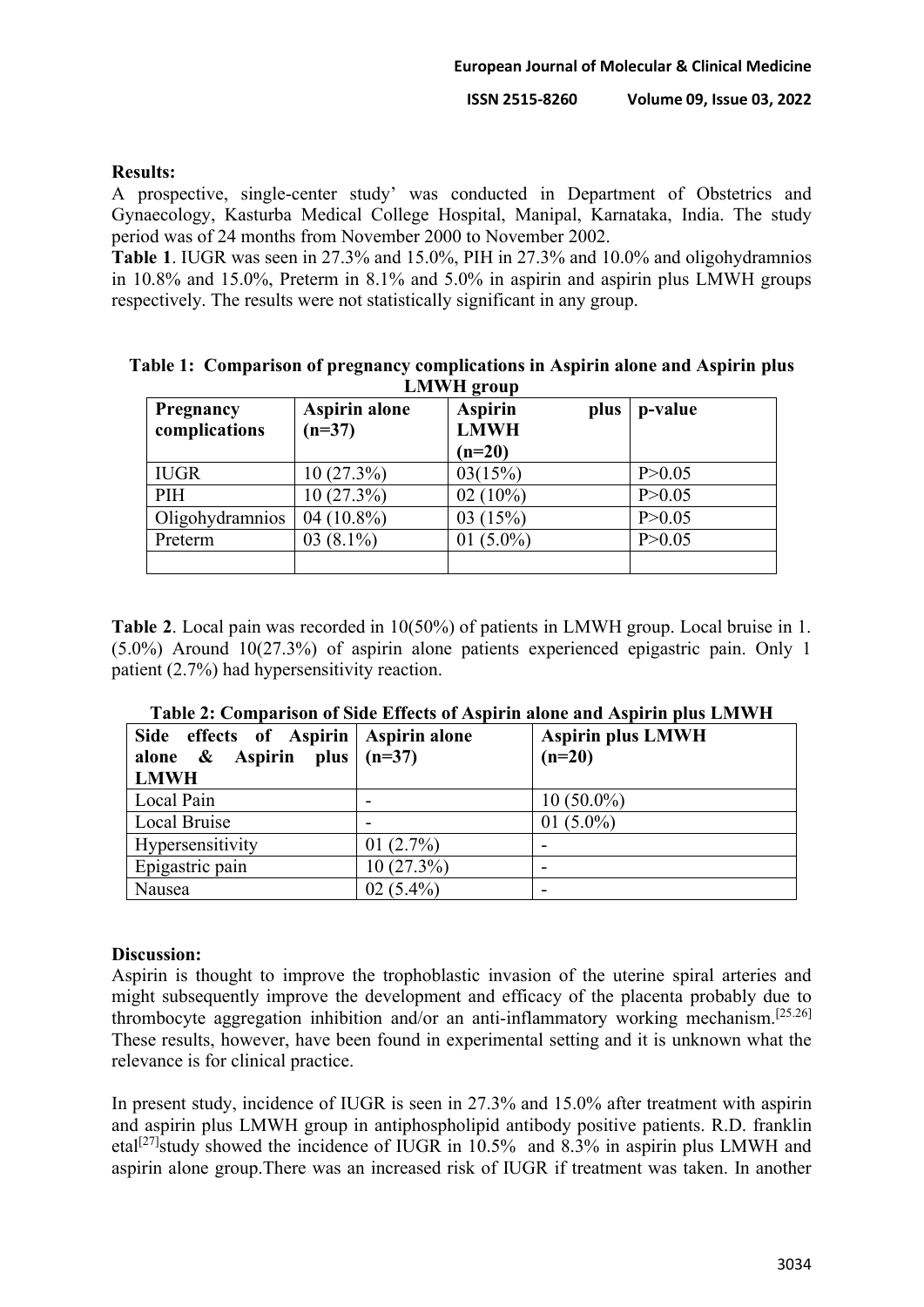#### **ISSN 2515-8260 Volume 09, Issue 03, 2022**

study by GlasnovićMetal<sup>[28]</sup> observed that 8.3% cases of IUGR after treatment with low dose aspirin and LMWH. One more study by Backos Metal $[18]$  also found that 15.0% of infants were small for gestational age when treated with LDA and heparin. In Khalid Abd Aziz<sup>[29]</sup>showed that 33% of the aspirin group and 12% of aspirin plus LMWH had IUGR. Sasmita Swain etal study<sup>[31]</sup> also showed similar result of IUGR in 15% of aspirin plus LMWH group. In the present study,there were 27.3% and 10.0% developed pregnancy induced hypertension (PIH) after treatment with aspirin and aspirin plus LMWH in antiphospholipid antibody positive patients. Similarly a study by Jeremic etal<sup>[31]</sup> revealed that preeclampsia occurs 15.0% despite treatment with low dose aspirin and LMWH. In a study by Fawad  $S^{[32]}$  observed that only 7% patients developed preeclampsia despite treated with low dose aspirin and LMWH.Anotherstudy by Serrano Fetal<sup>[33]</sup>in Portugal, shows that incidence of preeclampsia was 19.4% with medication. Yagoub etal<sup>[34]</sup> showedlow rate of 5.1%in patient on aspirin plus LMWH group. Our study result were matched with Beckos et  $al^{[18]}$  study which showed 17% of preeclampsia in aspirin plus LMWH group. Obstetric manifestations of APS are not restricted to fetal loss. Current APS criteria include early delivery and oligohydramnios is a frequent finding in pregnancies involving IUGR and is more likely due to decrease fetal blood volume, renal blood flow and fetal urine output. Pregnancies complicated by severe oligohydramnios have been shown at increased risk of fetal morbidity.

In the present study, 10.8% and 15.0% developed oligohydramnios after treatment with aspirin and aspirin plus LMWH in antiphospholipid antibody positive patients. Similar results are recorded in the study conducted by Al-Assady NS.<sup>[35]</sup>A study by Yagoub M etal<sup>[34]</sup> showed13.8% had oligohydramnios in their study. In our study preterm delivery were seen in 8.1% and 5.0% in Aspirin and aspirin plus LMWH group. Sasmita Swain etal<sup>[30]</sup> also had 9% of preterm delivery in aspirin plus LMWH group. Mo D, Saravelosetal<sup>[36]</sup> had 5% preterm birth in aspirin plus LMWH. Khalid Abd Aziz etal<sup>[29]</sup>. study showed 20% and 14% of incidence of preterm in Aspirin and Aspirin plus LMWH group. In contrast to our study Beckos etal<sup>[18]</sup>had 24% of preterm in Aspirin plus LMWH group. The most common side effects of heparin are bleeding, osteoporosis, and heparin-induced thrombocytopenia. The LMWHs have weaker interactions with platelets and inhibits bone formation less than unfractionated heparin.<sup>[37]</sup> In the present study, 50% and 5% patients' experienced local pain and local bruise in LMWH group, whereas 2.7%, 27% and 5.4% patients experienced hypersensitivity, epigastric pain and nausea in aspirin group. A study byPaulien G de Jong<sup>[38]</sup> showed 40%patient had local skin reaction.The current study implies that reporting the pregnancy complications and side effects of aspirin and LMWH will add to available literature.

#### **Conclusion:**

Maternal and perinatal complications occurred frequently, despite LMWH and aspirin use. However, combination treatment with aspirin and LMWH leads to a high live birth rate among women with recurrent miscarriage and antiphospholipid antibodies. This combination may promote successful embryonic implantation in the early stages of pregnancy and protect against thrombosis of the uteroplacental vasculature after successful placentation which leads to decrease percentage of IUGR and PIH.

#### **Limitations:**

In this study, we did not give LMWH till 34 weeks of gestation. Being a small sample size and single center study, who do not represent or generalize the whole population.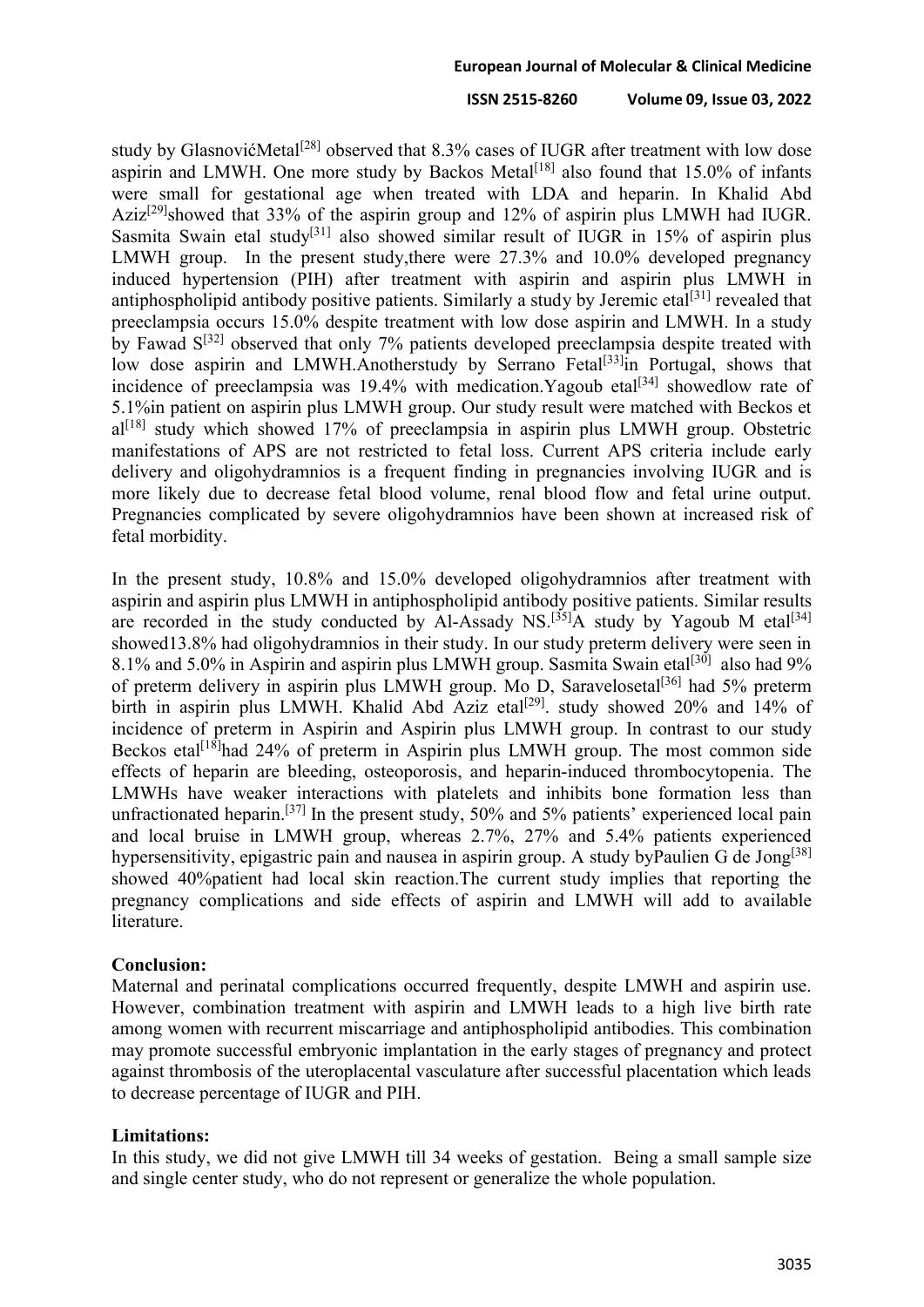#### **Acknowledgement:**

I sincerely acknowledge my esteemed dean and the Head of the department of OBGY-Kasturba medical college, Manipal

**Funding:** No funding sources

**Conflict of interest:** None declared

**Ethical approval:** The study was approved by the Institutional Ethics Committee

#### **References:**

- 1. Schreiber K, Sciascia S, De Groot PG, Devreese K, Jacobsen S, Ruiz-Irastorza G, Salmon JE, Shoenfeld Y, Shovman O, Hunt BJ. Antiphospholipid syndrome. Nature reviews Disease primers. 2018;4(1):1-20.
- 2. Rodziewicz M, D'Cruz DP. An update on the management of antiphospholipid syndrome. Therapeutic Advances in Musculoskeletal Disease. 2020;5:122-27.
- 3. Ghosh A, Ghosh M, Bhattacharya SM. Anti-phospholipid antibodies as a cause of recurrent pregnancy loss: a study in Calcutta, India. Journal of Obstetrics and Gynecology. 2006;26(5):407-10.
- 4. Kaplan YC, Ozsarfati J, Nickel C, Koren G. Reproductive outcomes following hydroxychloroquine use for autoimmune diseases: a systematic review and meta‐analysis. British Journal of Clinical Pharmacology. 2016;81(5):835-48.
- 5. Matsuki Y, Atsumi T, Yamaguchi K, Hisano M, Arata N, Oku K, Watanabe N, Sago H, Takasaki Y, Murashima A. Clinical features and pregnancy outcome in antiphospholipid syndrome patients with history of severe pregnancy complications. Modern Rheumatology 2015;25(2):215-18.
- 6. McCrae KR, Feinstein Pl and Cines DB. Antiphospholipid antibodies 6. and the antiphospholipid syndrome. In: Colman RW, editor. Hemostasis and thrombosis. Basic principles and clinical practice. 4ed. Philadelphia: Lippincot: 2000.p.1339-1356.
- 7. Brown HL. Antiphospholipid antibodies and recurrent pregnancy loss. Clin ObstetGynecol 8. 1991:34:17-26. Schramm AM, Clowse ME. Aspirin for prevention of preeclampsia in lupus pregnancy. Autoimmune diseases2014;20:14-19.
- 8. Connective tissue disorders . In:Cunningham GF, Gant NF, Leveno KJ, Gilstrap Ill LC, Kauth JC, Wenstrom KD, editors. William's obstetrics, 21st ed. New York: McGraw Hill; 9. 2001.p.1390-1391.
- 9. Gris W and Bronch DW. Obstetric implications of antiphospholipid antibodies: Pregnancy loss and other complicatie ns. Clin ObstetGynecol 2001:44:2-10.
- 10. Rai R, Regan L. Antiphospholipid antibodies and adverse pregnancy outcome. In: Studd J, editor. Progress in Obstetrics and Gynecology No.12.p.135-152.
- 11. Carreras LO, Vermylen J, Spitz B, Van Assche A. Lupus anticoagulant and inhibition of prostacyclin formation in patients with repeated abortion, intrauterine growth retardation and intrauterine death. Br J ObstetGynecol1981;88:890-894.
- 12. Hampton KK, Preston FE, Greaves M. Resistance to activated protein C. 9 NEng J Med 1994;337:129-130.
- 13. Van Hoorn ME, Hague WM, van Pampus MG, Bezemer D, de Vries JI. Low-molecularweight heparin and aspirin in the prevention of recurrent early-onset pre-eclampsia in women with antiphospholipid antibodies: the FRUIT-RCT. European Journal of Obstetrics & Gynecology Reproductive Biology. 2016;197:168-73.
- 14. ACOG Committee opinion; low dose aspirin used during pregnancy; Volume. 132; No. 1; July 2018; e44-e52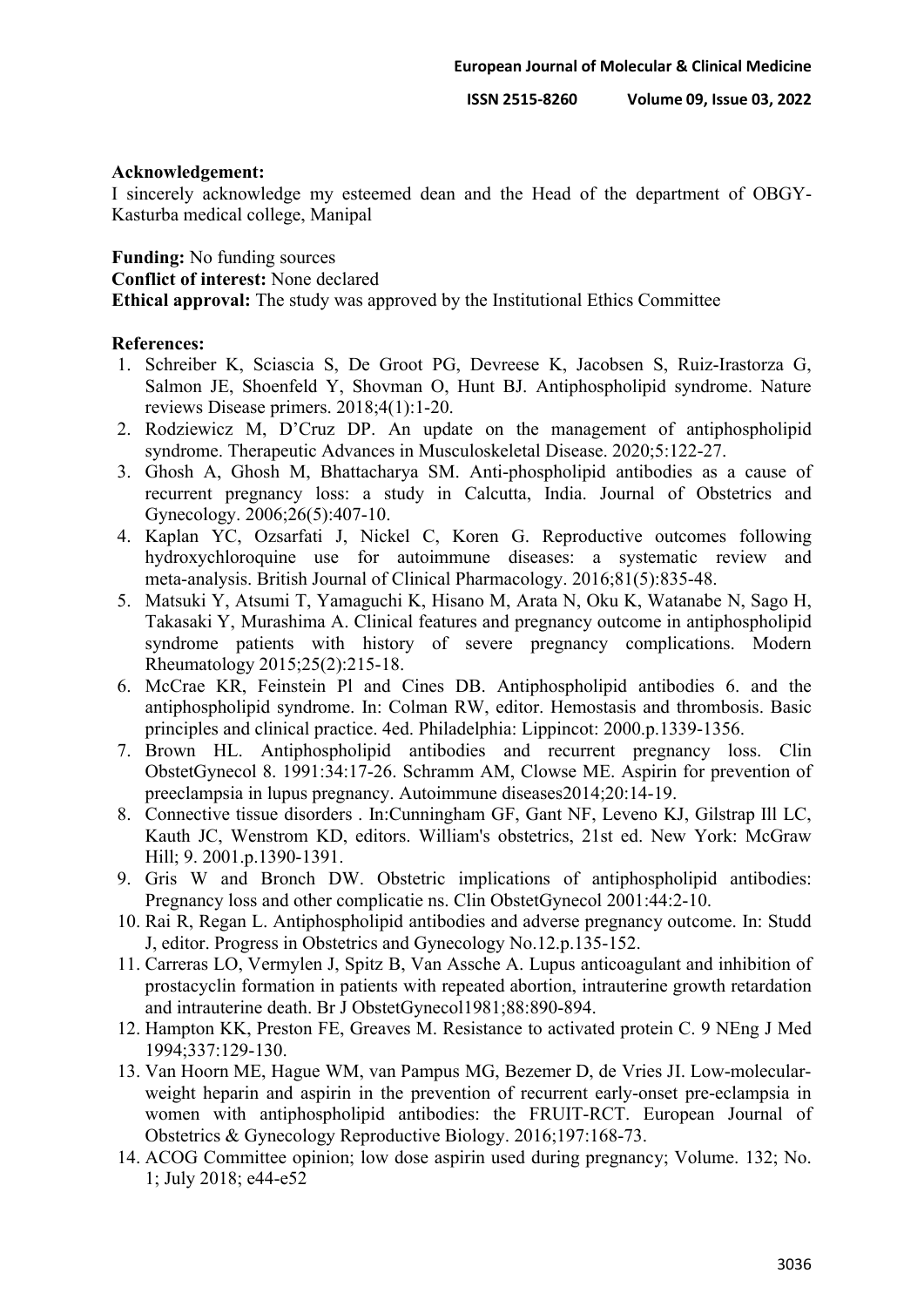- 15. McParland P, Pearce JM. Prostaglandins, aspirin and In: Stud pre-eclampsia. J, editor. Progress in Obstetrics and Gynecology; 9.p.55-81.
- 16. Antiplatelet drug. In: Tripathi KD, editor. Essentials of Medical Pharmacology, 4"ed. New Delhi: Jaypee Brothers; 2001: p.613.
- 17. Simone ND, Ferrazzani S, Castellani R, Carolis SD, Manuso S and 17 Caruso A. Heparin and low dose aspirin restores placental human chorionic gonadotrophin secretion abolished by antiphospholipid antibody containing sera. Human Reproduction 22 De Wolf 1997;12:2061-2065.
- 18. Backos M, Rai R, Baxter N, Chilcott IT, Cohen H, Regan L. Pregnancy complications in women with recurrent miscarriage associated with antiphospholipid antibodies treated with low dose aspirin and heparin. International Journal of Obstetrics &Gynecology. 1999;106(2):102-07.
- 19. US Preventive Services Task Force, Davidson KW, Barry MJ, Mangione CM, Cabana M, Caughey AB, Davis EM, Donahue KE, Doubeni CA, Kubik M, Li L, Ogedegbe G, Pbert L, Silverstein M, Simon MA, Stevermer J, Tseng CW, Wong JB. Aspirin Use to Prevent Preeclampsia and Related Morbidity and Mortality: US Preventive Services Task Force Recommendation Statement. JAMA. 2021 Sep 28;326(12):1186-1191. doi: 10.1001/jama.2021.14781. PMID: 34581729.
- 20. Weitz JI. Low molecular weight heparins. N Eng J Med1997;337: 688-698.
- 21. Hambleton J, O'Reilly RA. Drugs used in disorders of coagulation. In: Katzung BG, editor. Basic and Clinical Pharmacology. 8" ed. New York: Lange Medical Book; 2001. p.567.
- 22. Schambek CM, Eberl E, Geison U, Grossmann R, Keller F. The impact of Dalteparin (Fragmin) on thrombin generation in pregnant women with venous thromboembolism: Significance of the factor V leiden mutation. ThrombHaemost2001;85:782-786.
- 23. Carles LF, editor. Drug Information Handbook.9"ed.Americal Pharmaceutical Association; 2001. P.326-327.
- 24. Erkan D, Yazici Y, Peterson MG, Sammaritano L, Lockshin MD. A cross-sectional study of clinical thrombotic risk factors and preventive treatments in antiphospholipid syndrome. Rheumatology 2002;41(8):924-29.
- 25. Bujold E, Roberge S, Nicolaides KH. Low‐dose aspirin for prevention of adverse outcomes related to abnormal placentation. Prenatal diagnosis 2014;34(7):642-48.
- 26. Bujold E, Roberge S, Lacasse Y, Bureau M, Audibert F, Marcoux S, Forest JC, Giguere Y. Prevention of preeclampsia and intrauterine growth restriction with aspirin started in early pregnancy: a meta-analysis. Obstetrics & Gynecology 2010;116(2):402-14.
- 27. R.D. Franklin and W.H. Kutteh, Antiphospholipid antibodies (APA) and recurrent pregnancy loss : treating a unique APA positive population. Human reproduction 2002 Vl. 17, No. 11 pp. 2981-2985,
- 28. Glasnović M, Bošnjak I, Včev A, Soldo I, Košuta M, Lenz B, Glasnović-Horvatić E, Soldo-Butković S, Mićunović N. Antibody profile of pregnant women with antiphospholipid syndrome and pregnancy outcome after treatment with low dose aspirin and low-weight-molecular heparin. Collegium Antropologicum 2007;31(1):173-77.
- 29. [Khalid Abd Aziz MohamedAhmed Samy Saad,](https://www.sciencedirect.com/science/article/pii/S1110569013001453#!) Enoxaparin and aspirin therapy for recurrent pregnancy loss due to anti-phospholipid syndrome (APS) [Middle East Fertility](https://www.sciencedirect.com/journal/middle-east-fertility-society-journal)  [Society Journal](https://www.sciencedirect.com/journal/middle-east-fertility-society-journal)[Volume 19, Issue 3,](https://www.sciencedirect.com/journal/middle-east-fertility-society-journal/vol/19/issue/3) September 2014, Pages 176-18
- 30. Sasmita Swain, Sujata SinghThe effect of low dose aspirin and low molecular weight heparin (enoxaparin) in recurrent pregnancy loss associated with antiphospholipid antibody syndrome,International Journal Of Reproduction, Contraception, Obstetrics And Gynecology,2017 nov; Vol 6(11):4830-4834.